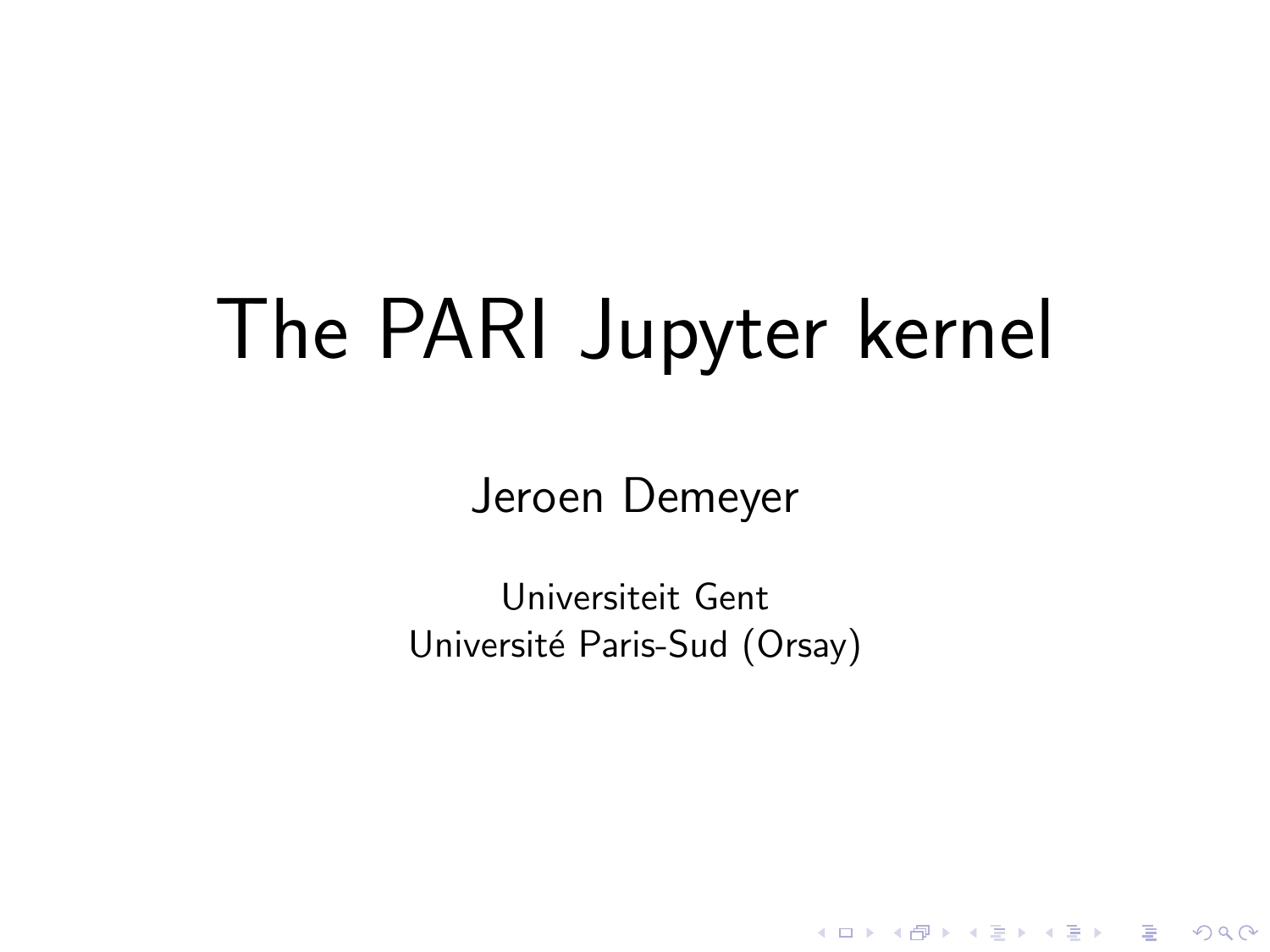# History of  $IP$ ython  $+$  Jupyter

- $\triangleright$  Python comes with a very simple command line interface.
- $\blacktriangleright$  IPython provides a much better command line for Python: history, TAB-completion, debugging...
	- $\triangleright$  A separate project, not part of Python.
- $\triangleright$  Sage uses IPython for its command-line interface.
- $\triangleright$  Much more recently, IPython developed a web-based graphical interface.
	- Inspired by (but independent from) SageNB, a web interface for running Sage developed as part of Sage.

**K ロ ▶ K @ ▶ K 할 X X 할 X → 할 X → 9 Q Q ^** 

 $\blacktriangleright$  Last summer, IPython split off the language-independent parts in a new project called Jupyter.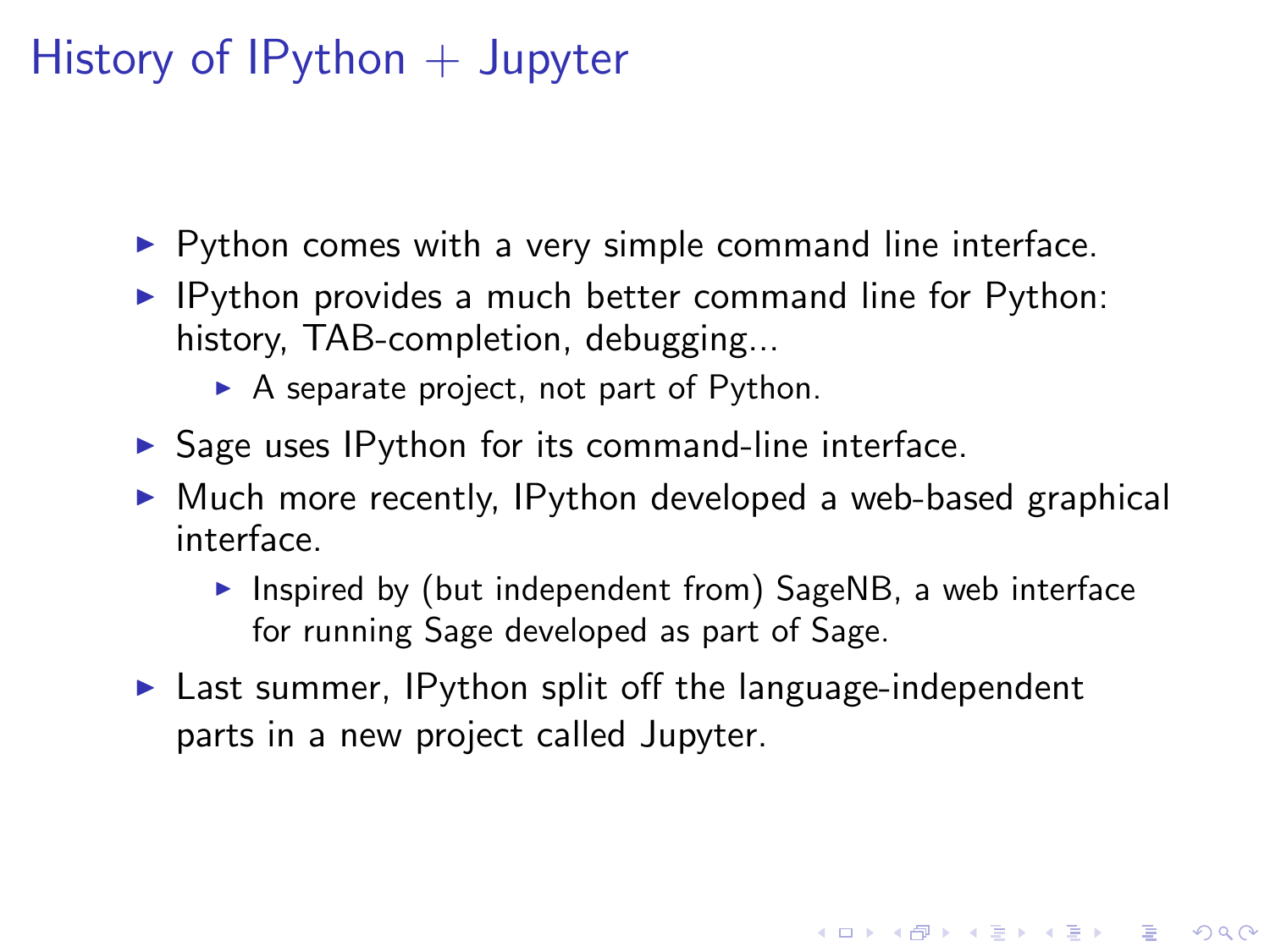### The PARI Jupyter kernel

- $\triangleright$  A *Jupyter kernel* is what actually executes the commands of a notebook user. It communicates with the notebook server using ØMQ.
- $\triangleright$  There exist currently  $\approx$  50 different kernels for Jupyter.
- $\triangleright$  One can easily get started writing Jupyter kernels using a wrapper kernel, which reuses IPython's implementation: it suffices to define just a few methods to have a complete working kernel.
- $\triangleright$  The whole PARI Jupyter kernel is a few hundred lines of code.

**KORK ERKER ADE YOUR**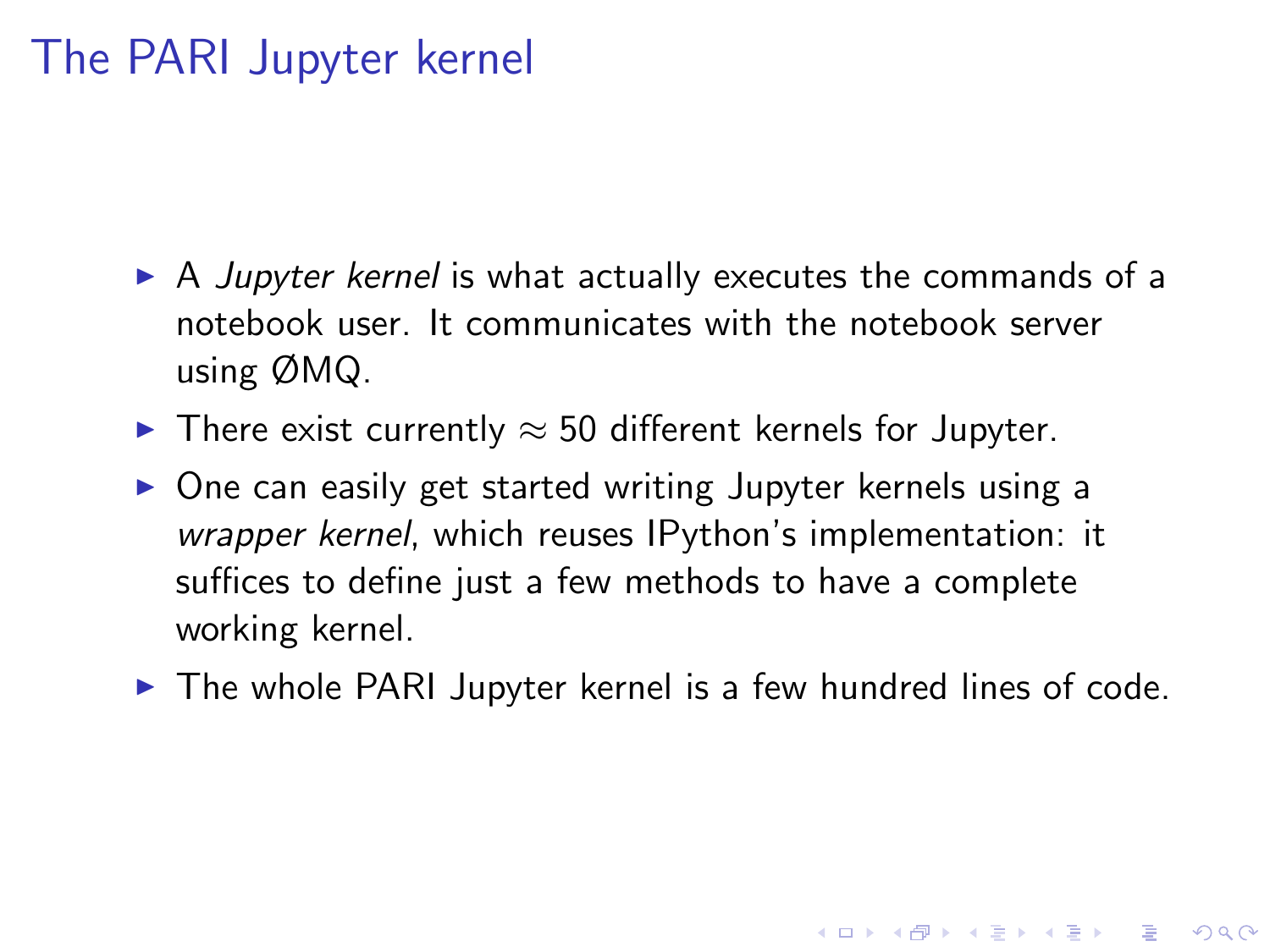# Getting it

- From Sage: sage -i pari\_jupyter
- https://github.com/jdemeyer/pari\_jupyter

K ロ ▶ K @ ▶ K 할 ▶ K 할 ▶ ... 할 → 9 Q @

Needs git version of Cython and PARI.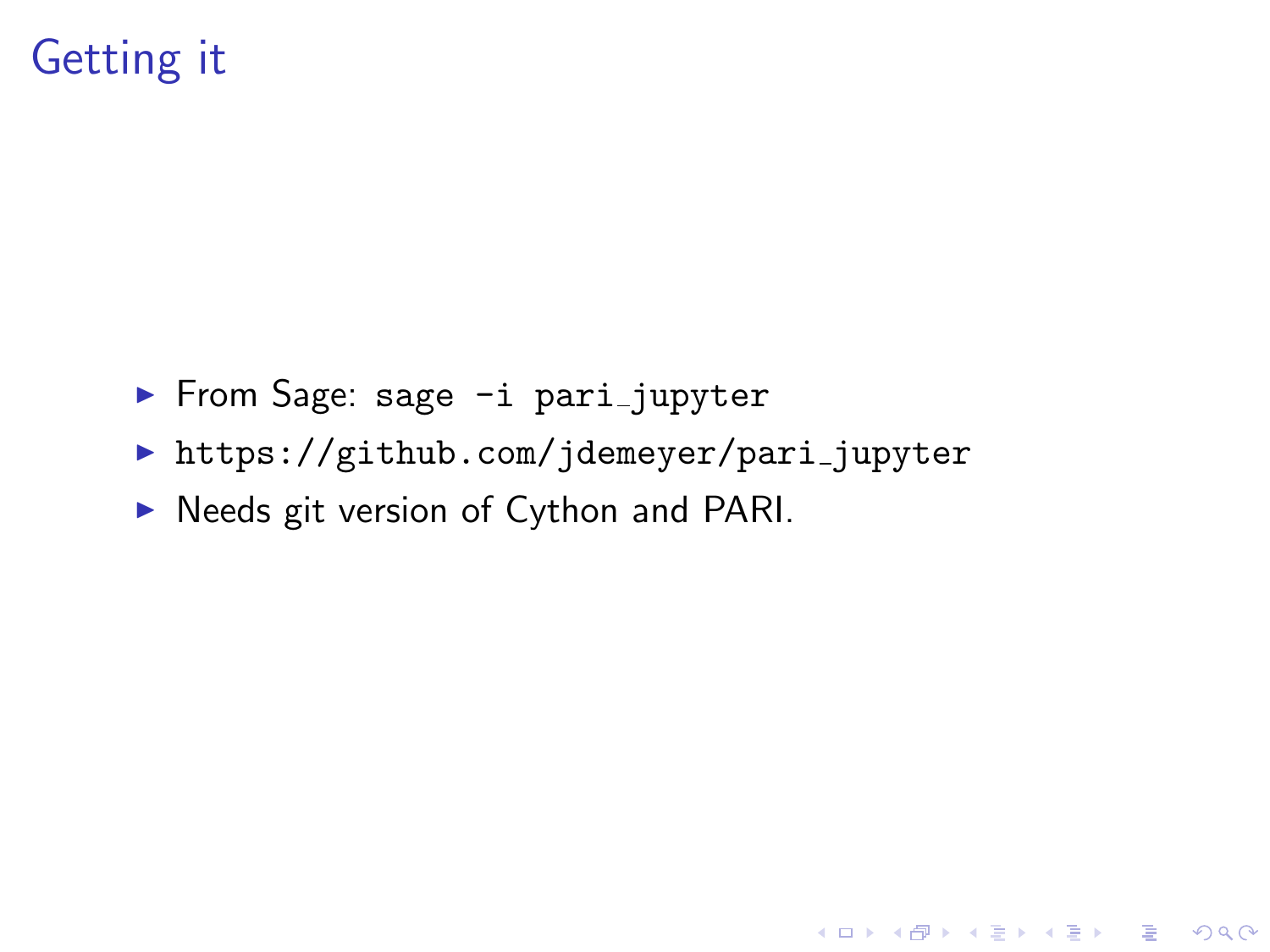#### Features

- $\triangleright$  Support all language features of GP.
- $\blacktriangleright$  TAB-completion like in GP.
	- In Not part of PARI library  $\Rightarrow$  requires experimental changes to the PARI sources.

K ロ ▶ K @ ▶ K 할 ▶ K 할 ▶ 이 할 → 9 Q @

- $\blacktriangleright$  History and timer.
- $\triangleright$  Short help using shift-TAB.

TODO:

- $\blacktriangleright$  Syntax highlighting.
- $\blacktriangleright$  Long help in the browser.
- $\blacktriangleright$  Break loop / debugger.
- $\blacktriangleright$  Plotting.
	- $\triangleright$  Not part of PARI library.